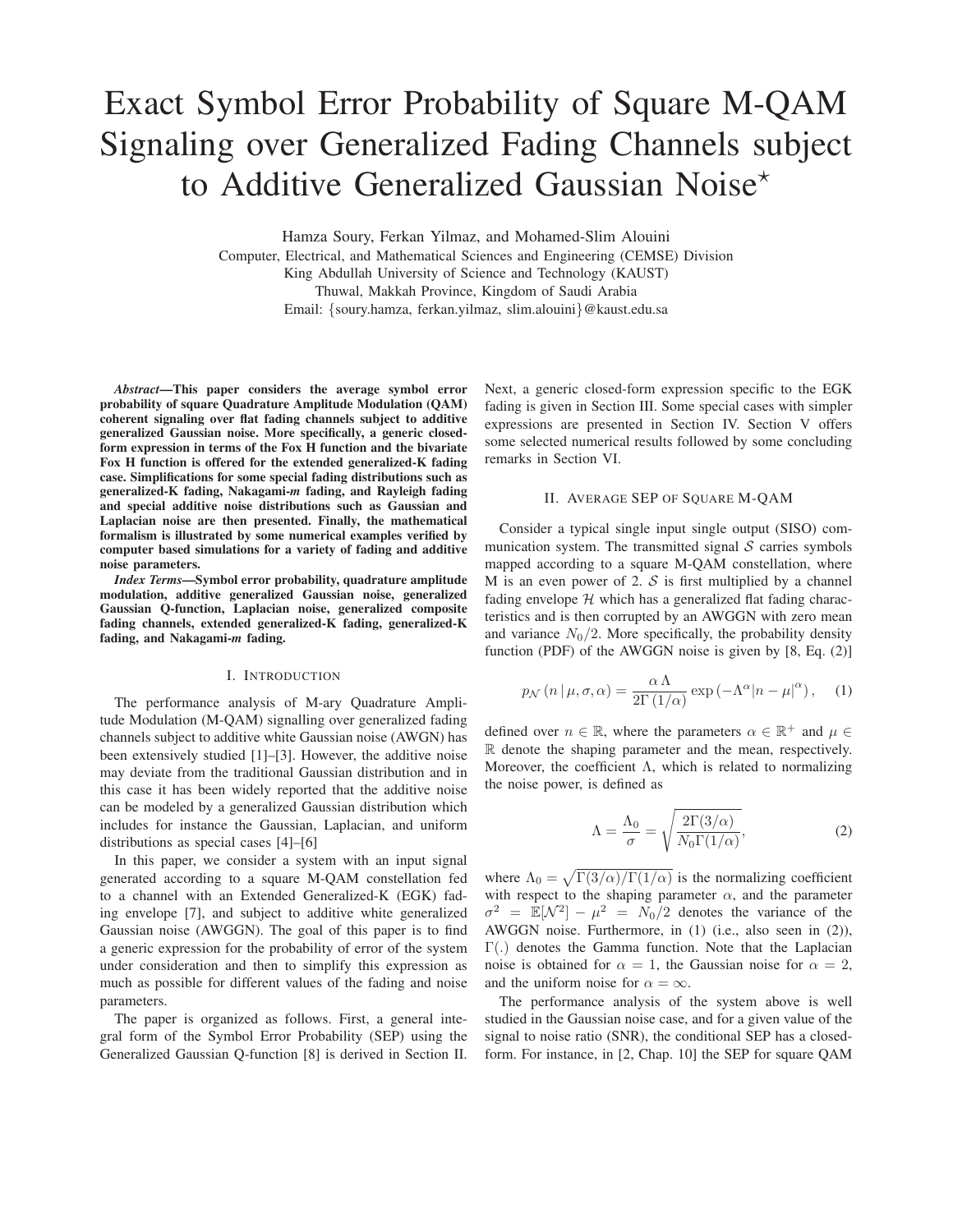is given by

$$
P_S(E) = 4\left(1 - \frac{1}{\sqrt{M}}\right) Q\left(\sqrt{\frac{3E_S}{N_0(M-1)}}\right)
$$

$$
-4\left(1 - \frac{1}{\sqrt{M}}\right)^2 Q^2\left(\sqrt{\frac{3E_S}{N_0(M-1)}}\right),
$$
(3)

where  $E<sub>S</sub>$  is the energy of the symbol, M is the size of the constellation, and  $Q(.)$  is the Gaussian Q function, i.e.  $Q(x) =$  $\int_x^{\infty} \frac{e^{-t^2/2}}{\sqrt{2\pi}} dt$ .

The generalized Gaussian distribution presented in (1). It has the same symmetric property as the Gaussian distribution and its corresponding complementary cumulative distribution function is the generalized Gaussian Q function,  $Q_{\alpha}$ .), defined as [8]

$$
Q_{\alpha}(x) = \frac{\alpha \Lambda_0}{2\Gamma(1/\alpha)} \int_x^{\infty} \exp\left(-\Lambda_0^{\alpha} |u|^{\alpha}\right) du. \tag{4}
$$

Similar to the standard Gaussian case, it can be easily shown that the conditional SEP for the M-QAM signalling over a fading channel with envelop  $H$  and subject to AWGGN, can simply be written as

$$
\Pr(e|\gamma) = 4\left(1 - \frac{1}{\sqrt{M}}\right) Q_{\alpha} \left(\sqrt{\frac{3\gamma}{M-1}}\right)
$$

$$
-4\left(1 - \frac{1}{\sqrt{M}}\right)^{2} Q_{\alpha}^{2} \left(\sqrt{\frac{3\gamma}{M-1}}\right),
$$
(5)

where  $\gamma = \frac{\mathcal{H}^2 E_S}{N_0}$  is the instantaneous SNR per symbol at the receiver.

The average SEP (ASEP) is obtained by averaging the conditional SEP (5) over the PDF of the SNR,  $p_{\gamma}(\gamma)$ , yielding

$$
\Pr(e) = \int_0^\infty \Pr(e|\gamma) \, p_\gamma(\gamma) \, d\gamma,\tag{6a}
$$

$$
= \int_0^\infty \left[ 4\left(1 - \frac{1}{\sqrt{M}}\right) Q_\alpha \left(\sqrt{\frac{3\gamma}{M - 1}}\right) \right] \tag{6b}
$$

$$
-4\left(1-\frac{1}{\sqrt{M}}\right)^2 Q_\alpha^2 \left(\sqrt{\frac{3\gamma}{M-1}}\right) p_\gamma(\gamma) d\gamma.
$$

This expression is valid for any type of fading, in particular for the EGK fading introduced in the next section and in which the integral form given in (6b) will be solved in closed-from using alternative expressions for  $Q_{\alpha}$ (.) and the PDF of the SNR  $p_{\gamma}(\gamma)$ .

#### III. AVERAGE SEP OVER EGK FADING

In this paper, the fading is assumed to follow the EGK distribution which is a generalized fading distribution that captures many common fading distributions as special cases. According to this model, the PDF of the instantaneous SNR, derived from the channel envelope  $H$ , is given in [7, Eq. (2)], as

$$
p_{\gamma}(\gamma) = \frac{\xi}{\Gamma(m_s)\Gamma(m)} \left(\frac{\beta_s \beta}{\overline{\gamma}}\right)^{m\xi} \gamma^{m\xi - 1} \times \Gamma\left(m_s - m\frac{\xi}{\overline{\xi}_s}, 0, \left(\frac{\beta_s \beta}{\overline{\gamma}}\right)^{m\xi} \gamma^{\xi}, \frac{\xi}{\overline{\xi}_s}\right), \quad (7)
$$

defined over  $\gamma \in (0,\infty)$ . In (7), the parameters  $\overline{\gamma} = \mathbb{E}[\gamma]$ is the average SNR per QAM symbol,  $m(0.5 \le m < \infty)$ and  $\xi$  ( $0 \leq \xi < \infty$ ) represent the fading figure (diversity severity / order) and the fading shaping factor, respectively, while  $m_s$   $(0.5 \leq m_s < \infty)$  and  $\xi_s$   $(0 \leq \xi_s < \infty)$ represent the shadowing severity and the shadowing shaping factor (inhomogeneity), respectively. Furthermore,  $\Gamma(.)$  is the Gamma function, the parameters  $\beta = \Gamma(m + 1/\xi)/\Gamma(m)$ ,  $\beta_s = \Gamma(m_s + 1/\xi_s)/\Gamma(m_s)$ , and  $\Gamma(\cdot, \cdot, \cdot, \cdot)$  is the extended incomplete Gamma function defined in [9, Eq. (6.2)] as

$$
\Gamma(a, x, b, \beta) = \int_x^{\infty} r^{a-1} \exp(-r - br^{-\beta}) dr,
$$
 (8)

where  $a, \beta, b \in \mathbb{C}$  and  $x \in \mathbb{R}^+$ .

To derive a closed-form expression of the SEP for EGK fading subjected to AWGGN, we need to use alternative expressions of the  $Q_{\alpha}$ .) function in (4) and  $p_{\gamma}(\gamma)$  in (7). More specifically, expressing (4) and (7) in terms of the Fox H function (FHF) [10, Eq.  $(1.1.1)$ ], [11], H<sub>.</sub> [.], whose MATHEMATICA implementation is given in [12, Appendix], the integral in (6b) can be re-written as a sum of the product of two and three FHFs which can be solved in closed-form. For instance, we can write

$$
p_{\gamma}(\gamma) = \frac{1}{\Gamma(m_s)\Gamma(m)\gamma} \mathrm{H}_{0,2}^{2,0} \left[ \frac{\beta_s \beta}{\overline{\gamma}} \gamma \middle| (m_s, \frac{1}{\xi_s}), (m, \frac{1}{\xi}) \right], (9)
$$

$$
Q_{\alpha}(x) = \frac{1}{2\Gamma(1/\alpha)} \mathcal{H}_{1,2}^{2,0} \left[ \Lambda_0^{\alpha} |x|^{\alpha} \, \middle| \, \frac{(1,1)}{\alpha,1), (0,1)} \right]. \tag{10}
$$

By replacing (9) and (10) in (6b), we get two terms in integral form. The first term includes an integral of two FHFs, studied and solved in [8]. The second term contains an integral involving three FHFs (one from the EGK distribution in (9), and a squared one from the  $Q_{\alpha}$ . function in (10)). Using the identity [13, Eq. (2.3)], the second part can be expressed in terms of the FHF of two variables [13], known also as the Bivariate Fox H-function (BFHF) Harrissen [...] whose MATLAB implementation is outlined in [14]. In conclusion, a closedform expression of the ASEP is obtained in (11).

It is important to note that this closed-form result (11) is a new generic expression for the ASEP of square M-QAM signaling over EGK fading channels subject to AWGGN. In the next section, we will discuss some special cases of noise and fading giving some simplified expressions.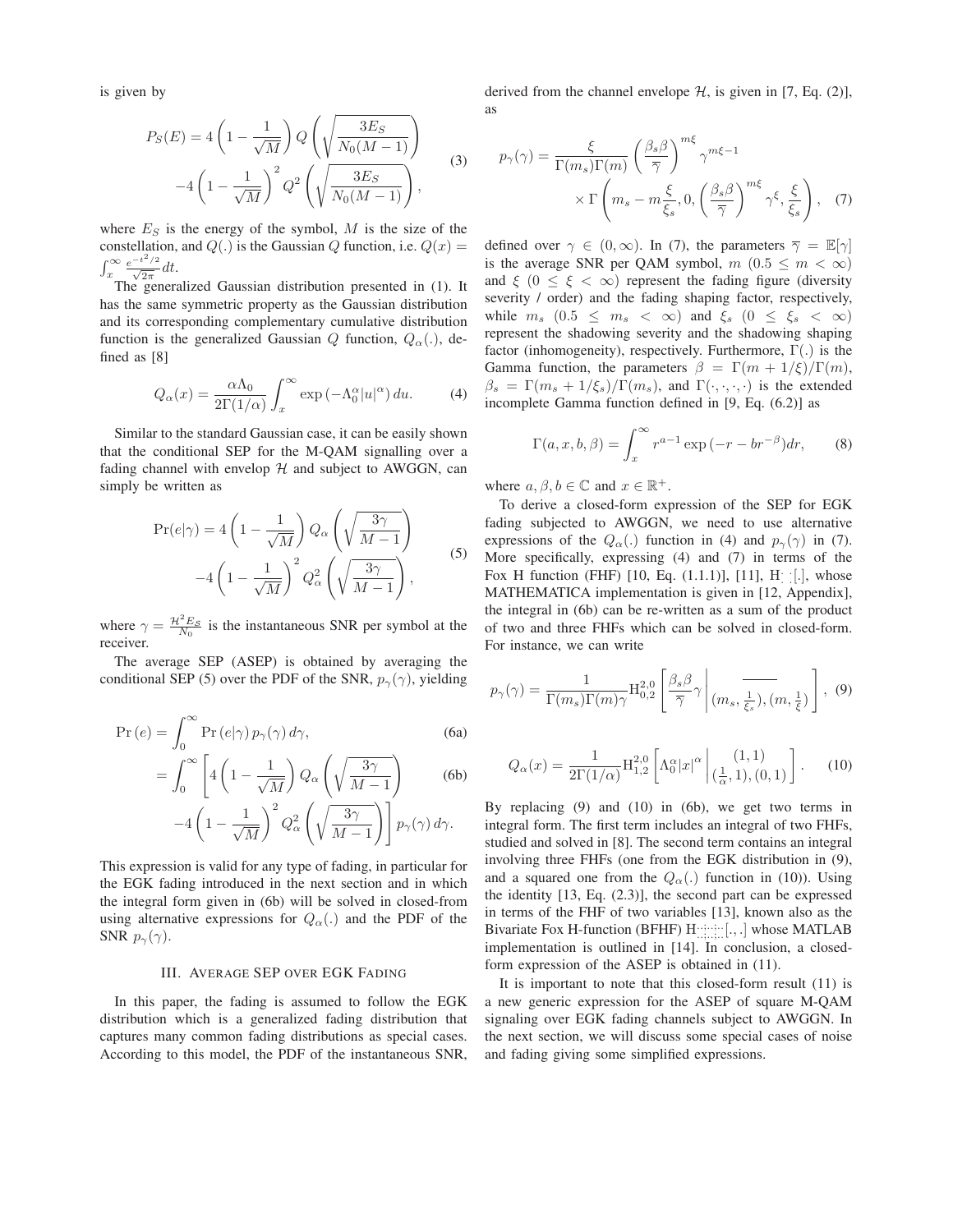$$
Pr(e) = \frac{4\left(1 - \frac{1}{\sqrt{M}}\right)}{\alpha \Gamma(1/\alpha) \Gamma(m_s) \Gamma(m)} H_{2,3}^{2,2} \left[ \frac{\beta_s \beta(M-1)}{3\Lambda_0^2 \overline{\gamma}} \left| \frac{(1 - \frac{1}{\alpha}, \frac{2}{\alpha}), (1, \frac{2}{\alpha})}{(m_s, \frac{1}{\xi_s}), (m, \frac{1}{\xi}), (0, \frac{2}{\alpha})} \right| \right] - \frac{2\left(1 - \frac{1}{\sqrt{M}}\right)^2}{\alpha \Gamma(1/\alpha)^2 \Gamma(m_s) \Gamma(m)} H_{2,1;0,2;1,2}^{0,2;2,0;2,0} \left[ \frac{(1 - \frac{1}{\alpha}; \frac{2}{\alpha}, 1), (1; \frac{2}{\alpha}, 1)}{(0; \frac{2}{\alpha}, 1)} \left| \frac{\beta_s \beta(M-1)}{3\Lambda_0^2 \overline{\gamma}} \right|, 1 \right] - \frac{2\left(1 - \frac{1}{\sqrt{M}}\right)^2}{\alpha \Gamma(1/\alpha)^2 \Gamma(m_s) \Gamma(m)} H_{2,1;0,2;1,2}^{0,2;2,0;2,0} \left[ \frac{(m_s, \frac{1}{\xi_s}), (m, \frac{1}{\xi})}{(1,1)}, \frac{\beta_s \beta(M-1)}{3\Lambda_0^2 \overline{\gamma}} \right],
$$
(11)

#### IV. SPECIAL CASES OF NOISE AND FADING

reduces to

# *A. EGK Fading with Additive Lapalacian Noise*

The Laplacian noise is a special case of the generalized Gaussian noise when  $\alpha$  is set to 1. In this case, and using the properties of the FHF [10], and BFHF functions [13], the general ASEP expression in (11) reduces to

$$
Pr(e) = \frac{4\left(1 - \frac{1}{\sqrt{M}}\right)}{\Gamma(m_s)\Gamma(m)} H_{1,2}^{2,1} \left[ \frac{\beta_s \beta(M-1)}{6\overline{\gamma}} \middle| \left(m_s, \frac{1}{\xi_s}\right), \left(m, \frac{1}{\xi}\right) \right] - \frac{2\left(1 - \frac{1}{\sqrt{M}}\right)^2}{\Gamma(m_s)\Gamma(m)} \times H_{1,0;0,2;0,1}^{0,1;2,0;1,0} \left[ \frac{\left(1;2,1\right)}{\left(m_s, \frac{1}{\xi_s}\right), \left(m, \frac{1}{\xi}\right)} \middle| \frac{\beta_s \beta(M-1)}{6\overline{\gamma}}, 1 \right].
$$
\n(12)

This formula contains also the FHF and BFHF, but the advantage that in this case these functions have a lower rank than in the general expression given in (11), which reduces the complexity of the evaluation of these functions. Since the Laplacian noise is an interesting case of study, it is also of interest to study other special fading cases in conjunction with the Laplacian noise. For instance, considering the generalized Nakagami-m (GNM) fading by setting  $\xi_s = 1$  and  $m_s \to \infty$ in (7), the ASEP in (12) further simplifies to

$$
\Pr(e) = \frac{4\left(1 - \frac{1}{\sqrt{M}}\right)}{\Gamma(m)} H_{1,1}^{1,1} \left[ \frac{\beta(M-1)}{6\overline{\gamma}} \middle| \begin{array}{l} (1,2) \\ (m,\frac{1}{\xi}) \end{array} \right]
$$

$$
- \frac{2\left(1 - \frac{1}{\sqrt{M}}\right)^2}{\Gamma(m)} H_{1,0;0,1;0,1}^{0,1;1,0;1,0} \left[ \frac{\frac{(1;2,1)}{2}}{\frac{(m,\frac{1}{\xi})}{\zeta}} \middle| \frac{\beta(M-1)}{6\overline{\gamma}}, 1 \right]. \tag{13}
$$

## *B. Generalized K (GK) Fading with AWGN*

We now consider the GK fading in conjunction with the classical Gaussian noise by setting  $\alpha = 2$ ,  $\xi = 1$ , and  $\xi_s =$ 1. With these settings, the general ASEP expression in (11)

$$
\Pr(e) = \frac{2\left(1 - \frac{1}{\sqrt{M}}\right)}{\sqrt{\pi}\Gamma(m_s)\Gamma(m)} G_{2,3}^{2,2} \left[\frac{2m_s m(M-1)}{3\overline{\gamma}} \bigg|_{(m_s, m, 0)}^{(\frac{1}{2}, 1)}\right] - \frac{\left(1 - \frac{1}{\sqrt{M}}\right)^2}{\pi\Gamma(m_s)\Gamma(m)} G_{2,1;0,2;1,2}^{0,2;2,0;2,0} \left[\begin{array}{c} (\frac{1}{2}, 1) \\ (0) \\ (0) \\ (m_s, m) \\ (1) \\ (\frac{1}{2}, 0) \end{array}\right] \frac{2m_s m(M-1)}{3\overline{\gamma}}, 1\right],
$$
\n(14)

where the first term is expressed in terms of the standard Meijer G-function (MGF) [10, Eq. (2.9.1)] which is a built in function in MATHEMATICA, while the second term is expressed in terms of the bivariate Meijer G-function (BMGF) [15] whose MATHEMATICA implementation is given in [16, Table II].

It is necessary to mention that in these special cases, we are not just setting the parameters in the general expression (11). Rather, in each case, we offered simplified closedform expressions of the ASEP with reduced computational complexity. However, the next two special cases involving the classical Rayleigh fading lead to further simplified expressions of the ASEP that include only common functions.

#### *C. Rayleigh Fading with Additive Laplacian Noise*

We have treated the Laplacian noise case and the corresponding ASEP is presented in (13). The Rayleigh fading case is obtained by setting  $m = 1$  and  $\xi = 1$  in (13), yielding

$$
\Pr(e) = 4\left(1 - \frac{1}{\sqrt{M}}\right) H_{1,1}^{1,1} \left[\frac{M-1}{6\overline{\gamma}} \middle| (1, 2) \atop (1, 1) \right]
$$

$$
-2\left(1 - \frac{1}{\sqrt{M}}\right)^2 H_{1,0;0,1;0,1}^{0,1;1,0;1,0} \left[\begin{array}{c} \left(1;2,1\right) \\ \frac{1}{\sqrt{M}} \end{array} \middle| \begin{array}{c} M-1 \\ \frac{M-1}{6\overline{\gamma}} \\ & (0, 1) \end{array} \right].
$$
 (15)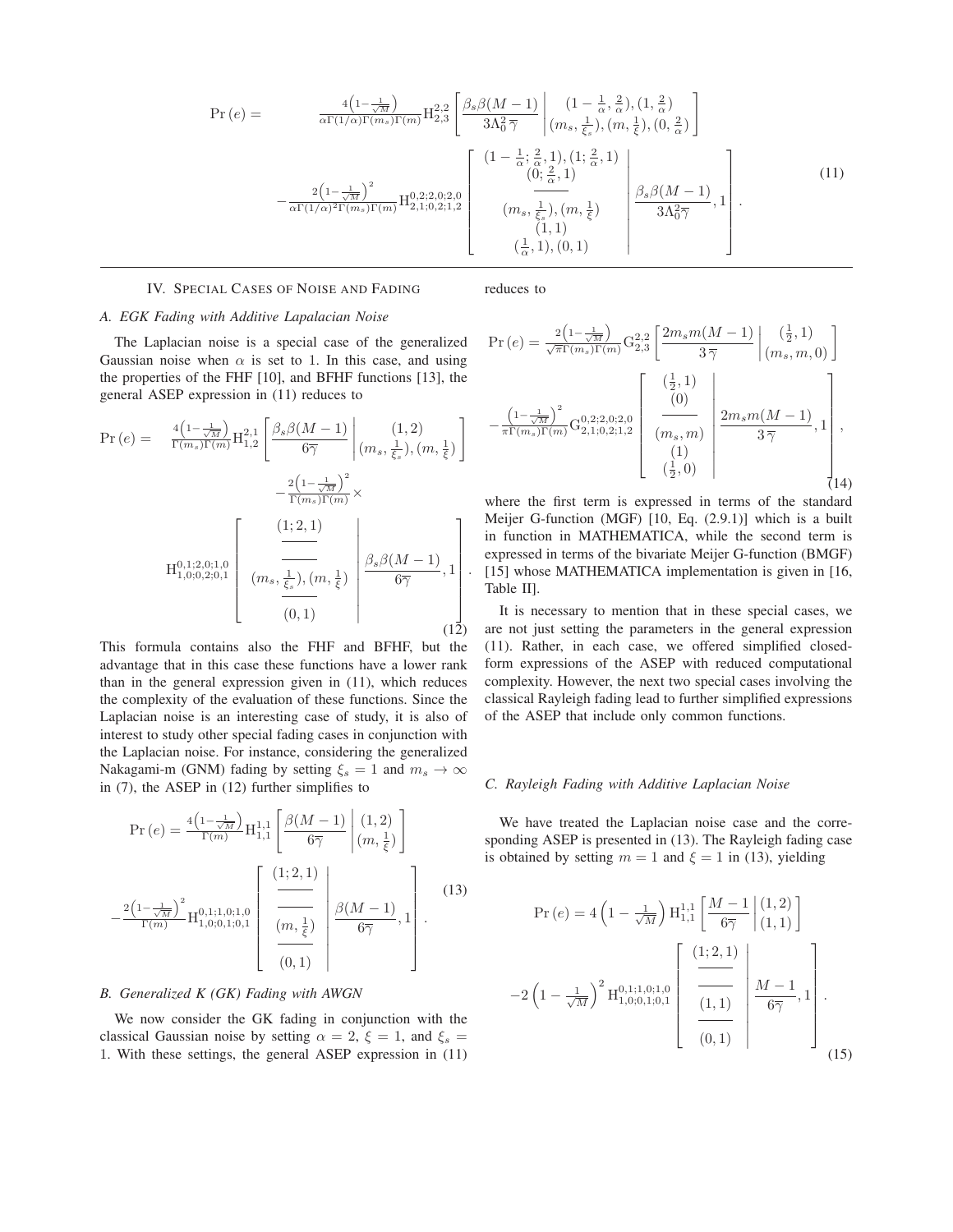Using some properties of the FHF [10], and BFHF [17], it can be shown that (15) reduces to

$$
\Pr(e) =
$$
\n
$$
2\left(1 - \frac{1}{\sqrt{M}}\right)\left(1 - \sqrt{\frac{6\pi\overline{\gamma}}{M-1}}e^{\frac{1.5\overline{\gamma}}{M-1}}Q\left(\sqrt{\frac{3\overline{\gamma}}{M-1}}\right)\right)
$$
\n
$$
-\left(1 - \frac{1}{\sqrt{M}}\right)^{2}\left(1 - 2\sqrt{\frac{6\pi\overline{\gamma}}{M-1}}e^{\frac{6\overline{\gamma}}{M-1}}Q\left(\sqrt{\frac{12\overline{\gamma}}{M-1}}\right)\right),\tag{16}
$$

which is a very simple expression involving only the standard Gaussian Q function (i.e.  $Q(x) = Q_2(x)$ ). It should be noted that, to our best knowledge, (16) is a new expression not reported previously.

#### *D. Rayleigh Fading with AWGN*

The AWGN was studied in the second special case and an expression of the ASEP of M-QAM over GK fading with AWGN was derived and given in (14). The Rayleigh fading is a special case of the GK distribution by simply setting  $m = 1$ and  $m_s \to \infty$ . In this case, (14) reduces to

$$
\Pr(e) = \frac{2\left(1 - \frac{1}{\sqrt{M}}\right)}{\sqrt{\pi}} G_{2,2}^{1,2} \left[ \frac{2(M-1)}{3\,\overline{\gamma}} \Big| \begin{array}{c} \left(\frac{1}{2}, 1\right) \\ \left(1, 0\right) \end{array} \right] \n- \frac{\left(1 - \frac{1}{\sqrt{M}}\right)^2}{\pi} G_{2,1;0,1;1,2}^{0,2;1,0;2,0} \left[ \begin{array}{c} \left(\frac{1}{2}, 1\right) \\ \left(0\right) \\ \left(1\right) \\ \left(1\right) \\ \left(\frac{1}{2}, 0\right) \end{array} \right] \frac{2(M-1)}{3\,\overline{\gamma}}, 1 \right].
$$
\n(17)

The expression in (17) involves reduced rank MGF and BMGF functions in comparison with (14). However, more interestingly, using some properties of these special functions [17] and extra manipulations, it can be shown that this formula simplifies to

$$
\Pr(e) = 2\left(1 - \frac{1}{\sqrt{M}}\right)\left(1 - \sqrt{\frac{3\overline{\gamma}}{2(M-1) + 3\overline{\gamma}}}\right)
$$

$$
-\left(1 - \frac{1}{\sqrt{M}}\right)^2 \times
$$

$$
\left[1 - \sqrt{\frac{3\overline{\gamma}}{2(M-1) + 3\overline{\gamma}}}\left(\frac{4}{\pi}\tan^{-1}\sqrt{\frac{2(M-1) + 3\overline{\gamma}}{3\overline{\gamma}}}\right)\right],
$$
(18)

where  $\tan^{-1}(.)$  is the inverse tangent function, in agreement with the known expression [1, Chap. 8, Eq. (8.106)] of the ASEP of M-QAM over Rayleigh fading and subject to AWGN.

## V. NUMERICAL RESULTS

In this section, we plot the ASEP of 16-QAM signaling for different type of noise (i.e. different values of  $\alpha$ ), and fading (i.e. different values of m,  $m_s$ ,  $\xi$ , and  $\xi_s$ ). As a first numerical example, we look into Gaussian and Laplacian



Fig. 1. ASEP of 16-QAM over Nakagami-*m* fading subject to Laplacian noise and Gaussian noise. The markers denote simulation results while solid lines represent analytical results.

noise in conjunction with Nakagami- $m$  fading. The Nakagmim fading is obtained by setting the fading shaping factor  $\xi = 1$  in (13) for the Laplacian noise, since the Nakagami- $m$ fading is a special case of the GNM. The numerical results of this example are presented in Fig. 1 for four values of the Nakagami-m fading parameter, namely  $m = \frac{1}{2}, 2, 4, \infty$ . The numerical results obtained from the main formula (13) are compared to computer-based Monte-Carlo simulation results. It is clear that the numerical results and simulation results match perfectly as a validation of our analytical results. In both noise cases, the ASEP improves as the fading parameter  $m$  increases, as expected. In addition, for a high amount of fading (i.e.  $m = \frac{1}{2}$ ), the ASEP for the Laplacian case is better than the ASEP for the Gaussian case. However, for a low amount of fading (i.e.  $m \geq 2$ ), we note that there are two regimes. The first regime is for low SNR ( $\overline{\gamma} \le 12$  dB) in which the Laplacian noise has better performance than the Gaussian noise, and in second regime, for high SNR ( $\overline{\gamma} > 12$ dB) in which ASEP for the Gaussian case is better than the ASEP for the Laplacian case.

In Fig. 2, we look into the Rayleigh fading case and vary the noise parameter  $\alpha$ . In this case the ASEP can be re-written from  $(11)$  as

$$
\Pr(e) = \frac{4\left(1 - \frac{1}{\sqrt{M}}\right)}{\alpha \Gamma(1/\alpha)} H_{2,2}^{1,2} \left[ \frac{M-1}{3\Lambda_0^2 \overline{\gamma}} \middle| \begin{array}{l} \left(1 - \frac{1}{\alpha}, \frac{2}{\alpha}\right), \left(1, \frac{2}{\alpha}\right) \\ \left(m, \frac{1}{\xi}\right), \left(0, \frac{2}{\alpha}\right) \end{array} \right]
$$

$$
-\frac{2\left(1 - \frac{1}{\sqrt{M}}\right)^2}{\alpha \Gamma(1/\alpha)^2} \times
$$

$$
H_{2,1;0,1;1,2}^{0,2;1,0;2,0} \left[ \begin{array}{c} \left(1 - \frac{1}{\alpha}; \frac{2}{\alpha}, 1\right), \left(1; \frac{2}{\alpha}, 1\right) \\ \left(0; \frac{2}{\alpha}, 1\right) \\ \left(m, \frac{1}{\xi}\right) \\ \left(m, \frac{1}{\xi}\right) \end{array} \right] \frac{M-1}{3\Lambda_0^2 \overline{\gamma}}, 1 \right].
$$

$$
(1,1)
$$

$$
\left[\begin{array}{c} \frac{M-1}{3\Lambda_0^2 \overline{\gamma}}, 1 \\ \left(1, 1\right) \\ \left(\frac{1}{\alpha}, 1\right), \left(0, 1\right) \end{array} \right] \tag{19}
$$